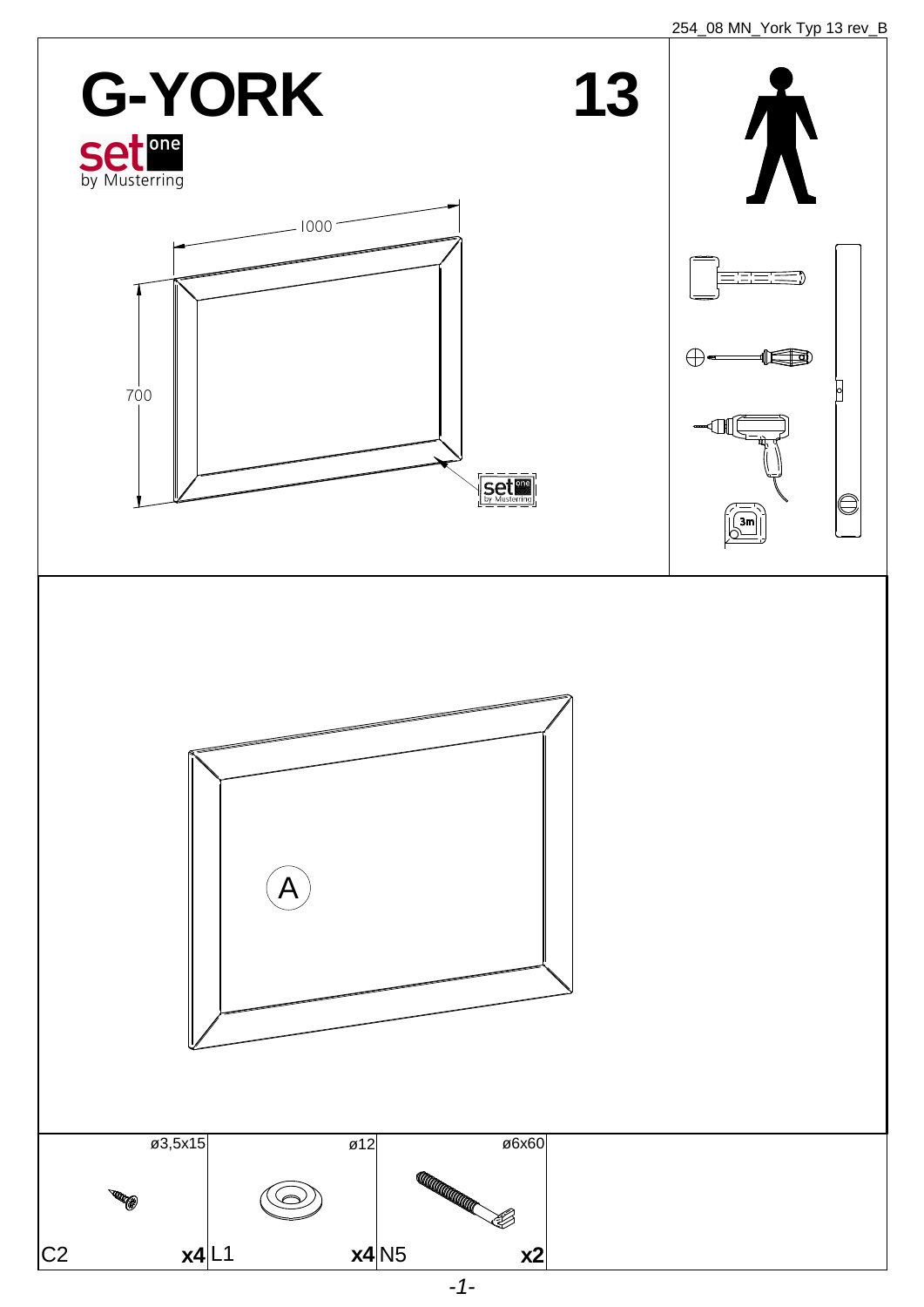#### **A, D: Hinweisblatt - bitte unbedingt beachten!**

Lieber Kunde,

herzlichen Glückwunsch zum Erwerb Ihres neuen Möbelstücks. Bitte beachten Sie die nachfolgenden Hinweise, die zur sach-gerechten Nutzung des neuen Möbels erforderlich sind.

Lesen Sie die Montageanleitung aufmerksam durch und verfahren dementsprechend. Bei nicht vorschriftsmäßiger oder nicht fachmännischer Montage wird bei Personen- und Sachschäden keinerlei Haftung übernommen!

Legen Sie bei der Montage die Möbelteile auf einen weichen Untergrund - so vermeiden Sie Kratzer! Verwenden Sie die Beschläge bzw. Einzelteile nach den vorgegebenen Montageschritten! Die einwandfreie Funktion des Möbels ist nur bei lot- und waagerechter Aufstellung gewährleistet. Die Standfläche ist ggf. so auszugleichen, dass das Möbel sicher steht.

Ist für die Montage des Möbels eine Wandbefestigung vorgesehen, so prüfen Sie bitte die Wand auf ausreichende Tragfähigkeit und Beschaffenheit.

Es werden keine Dübel für die Wandmontage mitgeliefert, da sie für die jeweilige Wandbeschaffenheit (Tragkraft) geeignet zu wählen sind. Bei von Massivwänden (z.B. Beton- und Festmauerwerk) abweichendem Mauerwerk, welches spezielle Befestigungsmittel erfordert, empfehlen wir ggf. eine Beratung durch den Fachhandel. Elemente mit Kippmoment sind zur Sicherheit mit der Gebäudewand zu verbinden. Der Kippsicherungswinkel wird bei den entsprechenden Elementen mitgeliefert.

■ Die Verarbeitung und Materialbeschaffenheit machen eine besondere Pflege und teure Pflegemittel nicht erforderlich

Alle Schubkästen und Auszüge sind gegen unabsichtliches herausziehen zu sichern. Die Türen sind ab Werk vorjustiert, müssen aber aufgrund der örtlichen Bedingungen beim Kunden ggf. neu ausgerichtet bzw. eingestellt werden. Die Türen nicht weiter als 90° öffnen, da es sonst zur Beschädigung der Tür oder den Beschlägen kommt.

Alle Schrauben sowie tragende Verbindungsteile sind nach 5 bis 6 Wochen nachzuziehen, um eine dauerhafte Standsicherheit zu gewähren!

Alle elektrischen Installationen sind nach den gültigen Normen bzw. Vorschriften gefertigt. Die beigelegte Montageanleitung für die Beleuchtung ist einzuhalten! Die max. Wattzahl vom Leuchtmittel ist auf der jeweiligen Lampenfassung angegeben. Bei Nichteinhaltung der max. Wattzahl besteht durch Überlastung BRANDGEFAHR. Das Zudecken von Leuchtmittel - Hitzestau - ist wegen BRANDGEFAHR zu unterlassen.

Beim Einlegen oder herausnehmen der Einlegeböden, aller Materialarten, bitte nicht verkanten. Dies kann zu Beschädigungen der Möbelelemente führen. Scharfkantige bzw. spitze Gegenstände, sowie hartes Aufsetzen können zu Beschädigungen beim Einlegeboden oder zum Glasbruch beim Glaseinlegeboden führen.

**Sollte ein Teil fehlen oder beschädigt sein, kreuzen Sie bitte dieses deutlich auf der Montageanleitung an oder machen Sie Angaben über die Typen- und Teilebezeichnung. Geben Sie außerdem die Seriennummer und das Datum von der Verpackung und / oder der Rückwand an. Diese Informationen schicken Sie dann an Ihren Vertragspartner.** 

#### **PFLEGE:**

■ Verwenden Sie **keine** Lösungs- und scheuernden Putzmittel.

■ Bei der Reinigung nur saubere Staubtücher aus Baumwolle oder feuchte Lappen verwenden.

### **HINWEIS:**

Alle Fronteile sind mit einer Schutzfolie geschützt, die erst nach einer erfolgreichen Montage vom Kunden entfernt wird. Nach der Entfernung der Folie darf die Hochglanzoberfläche erst nach 72 Stunden gereinigt werden, siehe Pflege.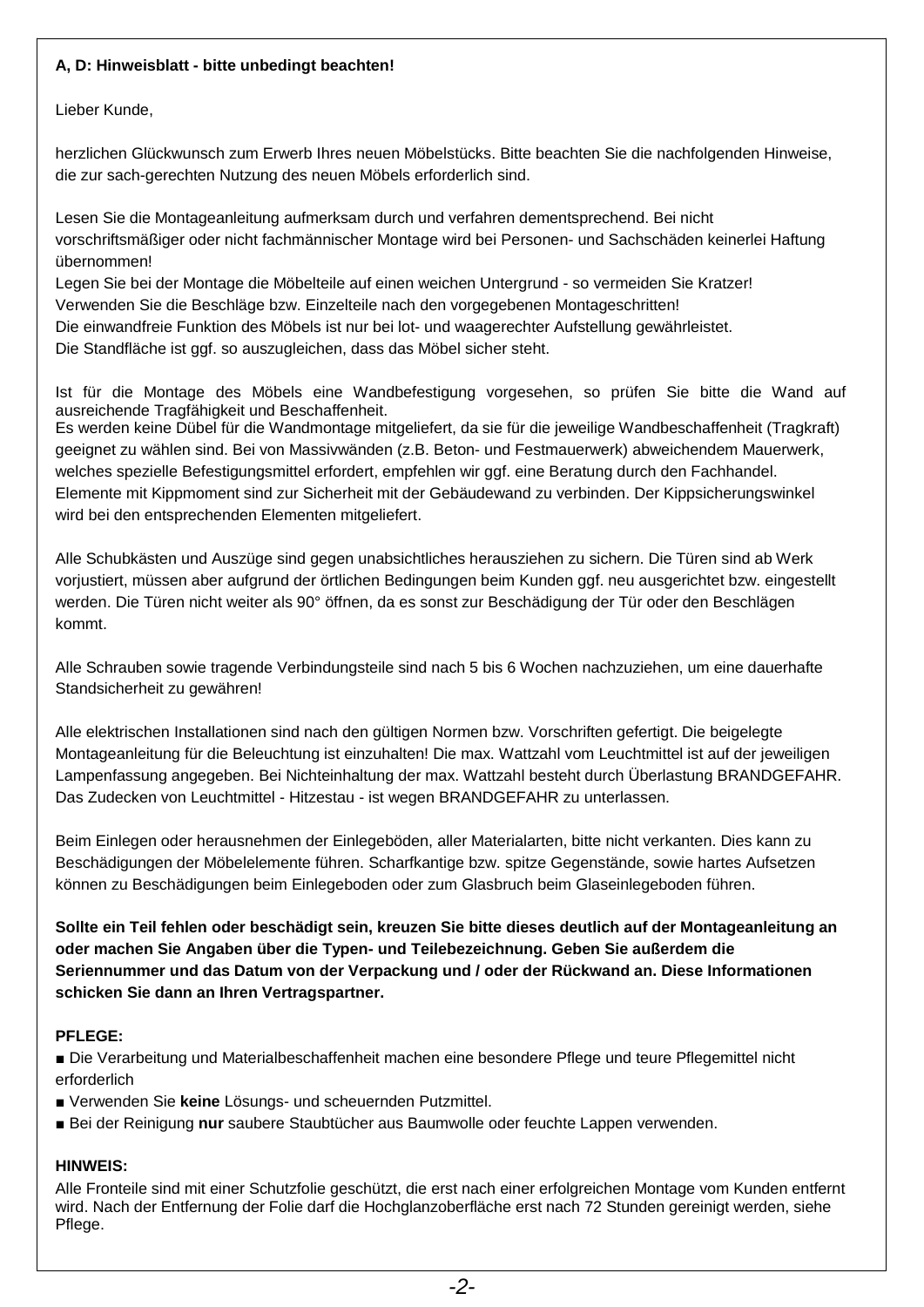#### **GB: Instructions - please observe the following warnings!**

Dear Customer,

We cordially congratulate you for buying new furniture. Please note the following cautions, which are necessary for the proper use of new furniture.

The attached mounting instructions need to be read carefully and observed. We assume no liability for errors resulting from improper installation!

Place the furniture (part of the furniture) on a soft base to prevent scratches!

Please use the fitting, respectively individual parts according to the accompanying mounting procedures! The flawless function of the furniture is guaranteed only in vertical and horizontal installation. The area under the furniture should be so balanced that the furniture is secure!

If it is assumed to mount the furniture on the wall, it is necessary to verify in advance the sufficient load capacity and composition of the wall.

No wall plugs are supplied for wall mounting as they have to be specially choosen suitable for the respective wall condition (load capacity). For masonry that deviates from solid walls (for example, concrete and solid masonry), which requires special fasteners, we recommend consulting the specialist trade if necessary. Elements with tilting moment are to be connected to the building wall for safety reasons. The anti-tilt bracket is supplied with the corresponding elements.

All drawers and runner systems drawers have to be secured against falling out. Doors are preset adjusted at the factory, but may, at local conditions, be rebalanced / adjusted at the customer. Do not open the doors more than 90 °, otherwise the door or the fittings will be damaged.

All screws as well as supporting fasteners should be tightened after 5 to 6 weeks in order to guarantee the permanent stability of the furniture!

All electrical installations are manufactured in accordance with applicable standards and regulations. ! Observe the enclosed assembly instructions - light guide! The light output used is indicated on the lamp socket. If the max. number of watts is exceed, it threatens overloading and the risk of fire. Avoid covering the lamp or heat accumulation due to fire hazards

When inserting or removing the shelves, all types of material, please do not tilt. This can lead to damage to the furniture elements. Sharp-edged or pointed objects, as well as hard touchdown can lead to damage to the shelf or to glass breakage in the glass shelf.

**If a part is missing or damaged, please tick this clearly on the assembly instructions or give details of the type and part designation. Also, provide the serial number and date from the packaging and / or the back panel. This information will then be sent to your contract partner.** 

### **MAINTANCE:**

- Processing and quality of the material do not require special maintenance or expensive care products.
- **Do not use** solvents and abrasive cleaners.
- **Only** clean the furniture with a duster or damp cloth

### **NOTE:**

All front panels are protected with a protective foil film, which is only removed after a successful assembly by the customer. After removing the foil, the high-gloss surface may only be cleaned after 72 hours, see care.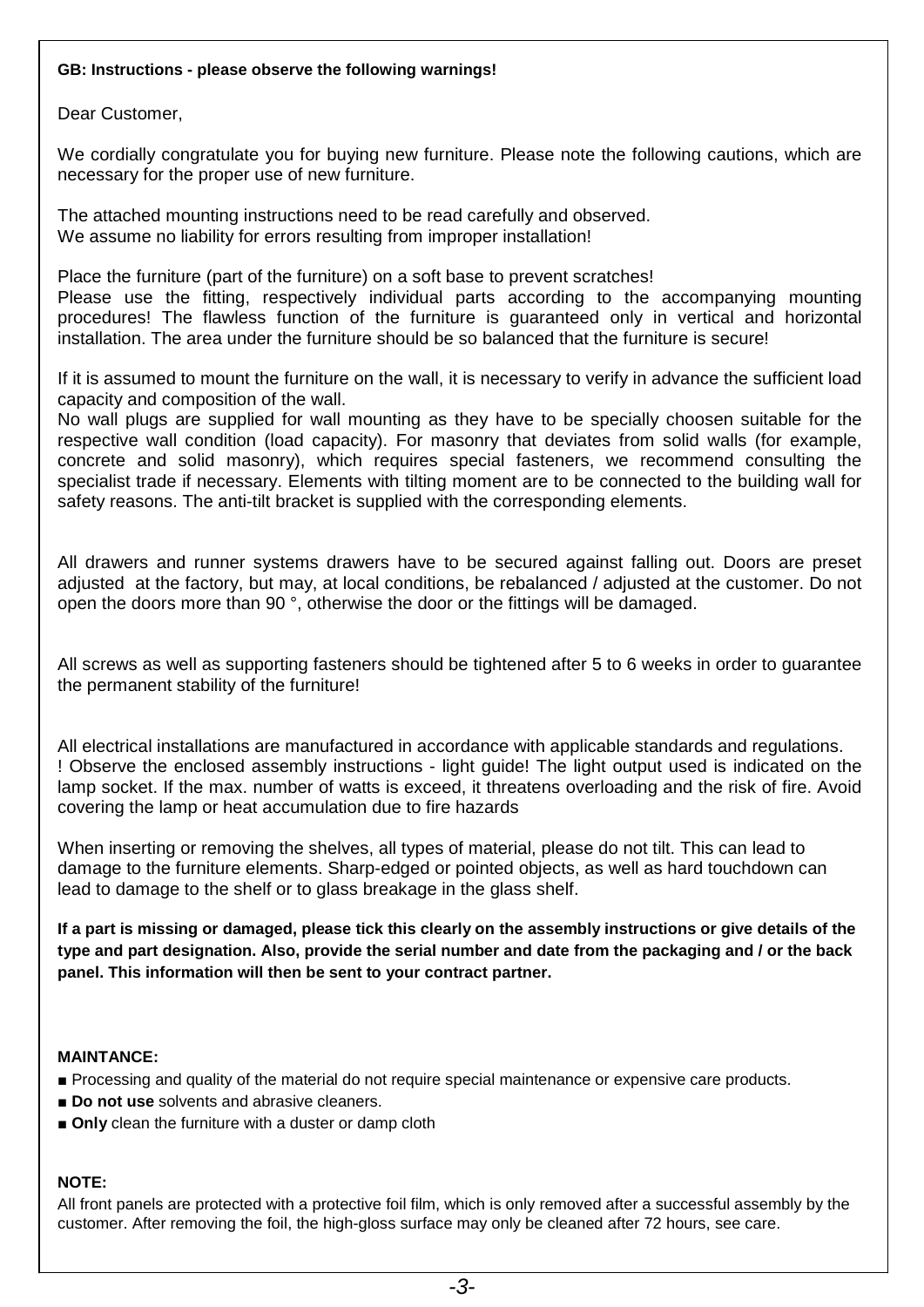## **SK: Poučenie - dodržujte prosím nasledovné upozornenia !**

Milý zákazník,

srdečne Vám blahoželáme ku kúpe nového nábytku. Dbajte prosím na nasledovné upozornenia, ktoré sú nevyhnutné pre správne používaniu nového nábytku.

Priložený montážny návod je potrebné pozorne prečítať a riadiť sa ním. Za chyby vzniknuté pri nesprávnej montáži nepreberáme žiadnu zodpovednosť!

Položte nábytok (časť nábytku) na mäkký podklad, čím zabránite poškriabaniu! Používajte prosím kovanie resp. jednotlivé časti podľa priložených montážnych postupov! Bezchybná funkcia nábytku je zaručená len pri zvislej a vodorovnej inštalácii. Plocha pod nábytkom má byť v danom prípade tak vyrovnaná, aby nábytok bezpečne stál!

Ak sa predpokladá pri montáži nábytku jeho pripevnenie na stenu, je nutné vopred overiť dostatočnú nosnosť a zloženie steny.

Na montáž na stenu nie sú dodávané žiadne hmoždinky a preto sa vhodné hmoždinky musia vybrať pre príslušný stav steny (nosnosť). Pre murivo, ktoré sa líši od pevných stien (napr. betón a pevné murivo), ktoré vyžadujú špeciálne spojovacie materiály, odporúčame v prípade potreby konzultovať odborný obchod. Z bezpečnostných dôvodov musia byť prvky so sklopným momentom / tendenciu k prevráteniu spojené so stenou budovy. Konzola (L-profil) proti sklopeniu sa dodáva s príslušnými prvkami.

- Spracovanie a materiálové vlastnosti robia špeciálnu starostlivosť a drahé ošetrovacie produkty zbytočnými
- **■ Nepoužívajte** rozpúšťadlá a abrazívne čistiace prostriedky.
- **■** Pri čistení používajte **iba** čistú bavlnenú utierku alebo vlhkú handričku.

Všetky zásuvky a výsuvy musia byť zaistené proti vypadnutiu. Dvere sú pri výrobe prednastavené, ale prípadne, na základe lokálnych podmienok, musia byť u zákazníka nanovo vyvážené / nastavené. Dvere neotvárajte viac ako 90°, môže dôjsť k ich poškodeniu, resp. poškodenniu kovania.

Všetky skrutky ako aj nosné spojovacie prvky by mali byť po 5 až 6 týždňoch dotiahnuté, aby mohla byť zaručená trvalá stabilita nábytku!

Všetky elektrické inštalácie sú zhotovené podľa platných noriem a predpisov. ! Dodržujte pribalený mont. návod pre svietidlo! Použitý svetelný výkon je udaný na objímke lampy. Pri nedodržaní max. počtu wattov hrozí následkom preťaženia riziko vzniku požiaru. Vyhýbajte sa zakrytiu lampy resp. akumulácii tepla kvôli nebezpečenstvu požiaru!

Pri vkladaní alebo vyberaní políc, všetkých druhov materiálu, prosím, dávajte pozor na ich vzpriečenie. To môže viesť k poškodeniu nábytkových prvkov. Ostré hrany alebo špicaté predmety, ako aj tvrdé dotyky môžu viesť k poškodeniu police alebo rozbitiu skla v sklenenej polici.

**V prípade, že nejaká časť nábytku chýba alebo je poškodená, zakrúžkujte ju prosím zreteľne na montážnom návode, udajte označenie typu resp. časti, okrem toho udajte sériové číslo a dátum balenia, resp. z chrbýtu skrinky a pošlite tieto informácie k Vašemu zmluvnému predajcovi.** 

# **STAROSTLIVOSŤ:**

## **POZNÁMKA:**

Všetky predné panely sú chránené ochrannou fóliou, ktorá musí byť odstránená až po úspešnej montáži zo strany zákazníka. Po odstránení fólie je možné povrch s vysokým leskom čistiť až po 72 hodinách.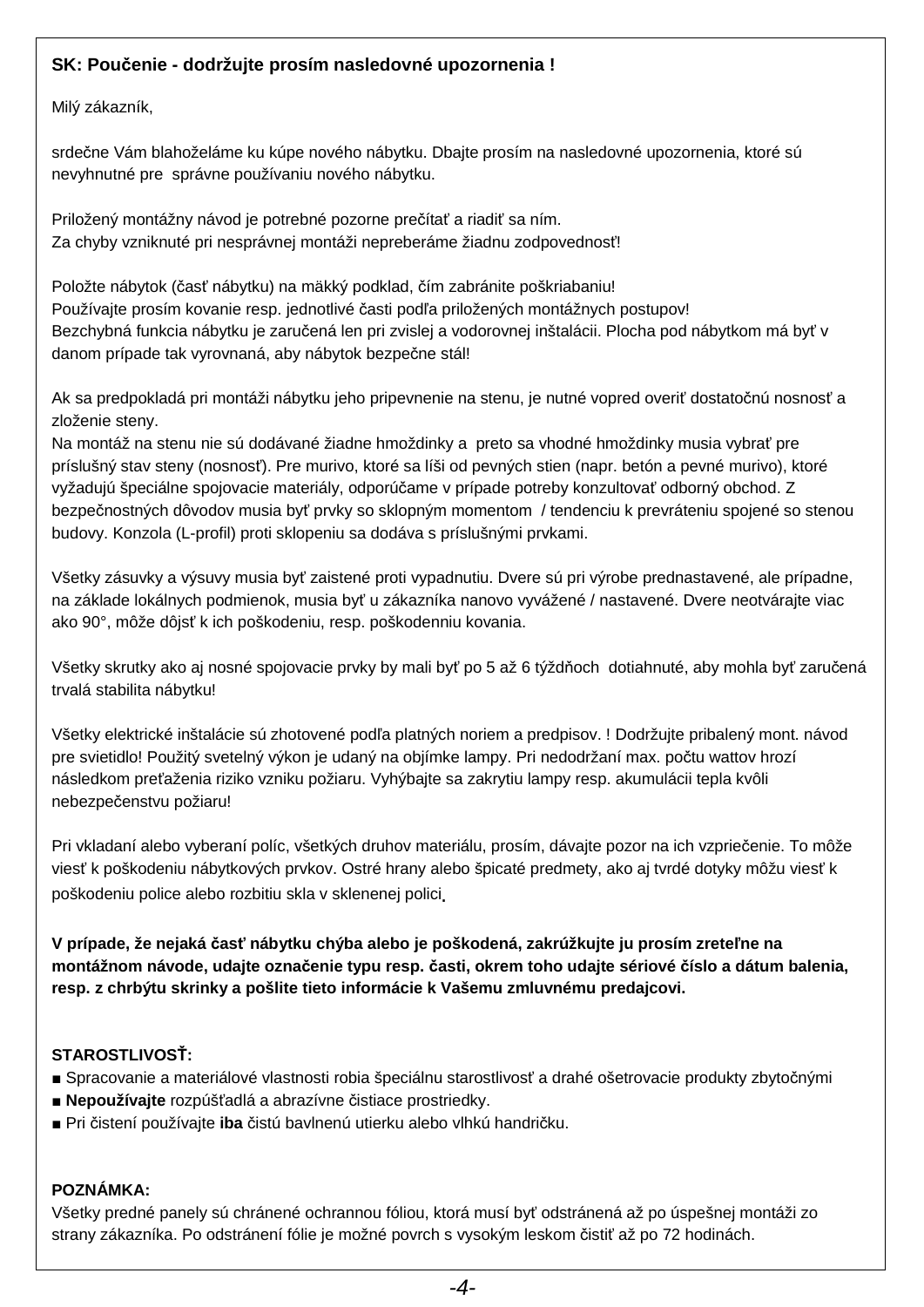### **CZ: Poučení - dodržujte prosím následovné upozornění !**

Milí zákazníku,

srdečně Vám blahopřejeme ke koupi nového nábytku. Dbejte prosím na následovné upozornění, ktoré je potřebné pro správné použití nového nábytku.

Přiložený montážní návod je potřebné pozorně přečíst a řídit se jím. Za chyby vzniklé při nesprávné montáži nepřebíráme žádnou odpovědnost!

Položte nábytek (část nábytku) při montáži na měkký podklad, čímž zabráníte poškrábaní! Používejte prosím kování, resp. jednotlivé části podle přiložených montážních postupů! Bezchybná funkce nábytku je zaručená jen při svislé a vodorovné instalaci. Plocha pod nábytkem má být v daném případě tak vyrovnaná, aby nábytek bezpečně stál!

Jestliže se předpokládá při montáži nábytku jeho připevnění na stěnu, je nutné předem ověřit dostatečnou nosnost a složení stěny. Pro montáž na stěnu nejsou dodávány žádné hmoždinky. Vhodné hmoždinky je nutné zvolit pro příslušný stav stěny (nosnost). Pro zdivo, které se liší od pevných stěn (např. betonové a pevné zdivo), které vyžaduje speciální spojovací materiál, doporučujeme v případě potřeby konzultovat odborný obchod. Prvky s tendecií k naklápění / naklápěcím momentem se z bezpečnostních důvodů připojují ke stěně budovy. L-profil / konzola proti sklopení se dodává v sáčku kování s odpovídajícími prvky.

Všechny zásuvky a výsuvy musí být zajištěné proti vypadnutí. Dveře jsou při výrobě přednastavené, ale případně, na základě místních podmínek, musí být u zákazníka znovu vyvážené / nastavené. Dveře neotvírejte víc jak do 90°, protože se poškodí dvěře nebo kování!

Všechny šrouby a také všechny spojovací prvky by měli být po 5 - 6 týdnech dotáhnuté, aby byla zaručena trvalá stabilita nábytku!

Všechny elektrické instalace jsou zhotovené podle platných norem a předpisů. Dodržujte přibalený montážní návod pro svítidlo! Použitý světelný výkon je uvedený na objímce lampy. Při nedoržení max. počtu wattů hrozí následkem přetížení riziko VZNIKU POŽÁRU. Vyhýbejte se zakrytí lampy resp. akumulaci tepla kvůli nebezpečí požáru!

Všechny šrouby a také všechny spojovací prvky by měli být po 5 - 6 týdnech dotáhnuté, aby byla zaručena trvalá stabilita nábytku!

Poličky všech druhů materiálu nesmí být při vložení resp. vyložení vzpříčené, protože to může vést k jejich poškození. Hranaté resp. špičaté předměty a také hrubé zacházení může vést k poškození polic, i těch skleněných.

**V případě, že nějaká část nábytku chybí nebo je poškozená, zakroužkujte ji prosím zřetelně na montážním návodě, udejte označení typu resp. části, kromě toho udejte sériové číslo a datum balení s obalu a/nebo chrbátu a tyto informace zašlete k vašemu zmluvnému prodejci.** 

**Ošetřování:** 

- Zpracování a kvalita materiálu si nevyžaduje zvláštní údržbu ani drahé ošetřovací prostředky.
- Nepoužívejte žádné čistící prostředky!
- Nábytek očišťujte pouze čistou prachovkou nebo vlhkou utěrkou.

## **POZNÁMKA:**

Všechny přední panely jsou chráněny ochrannou fólií, která smí být odstraněna pouze po úspěšné montáži zákazníkem. Po odstranění fólie lze povrch s vysokým leskem čistit pouze po 72 hodinách, viz péče.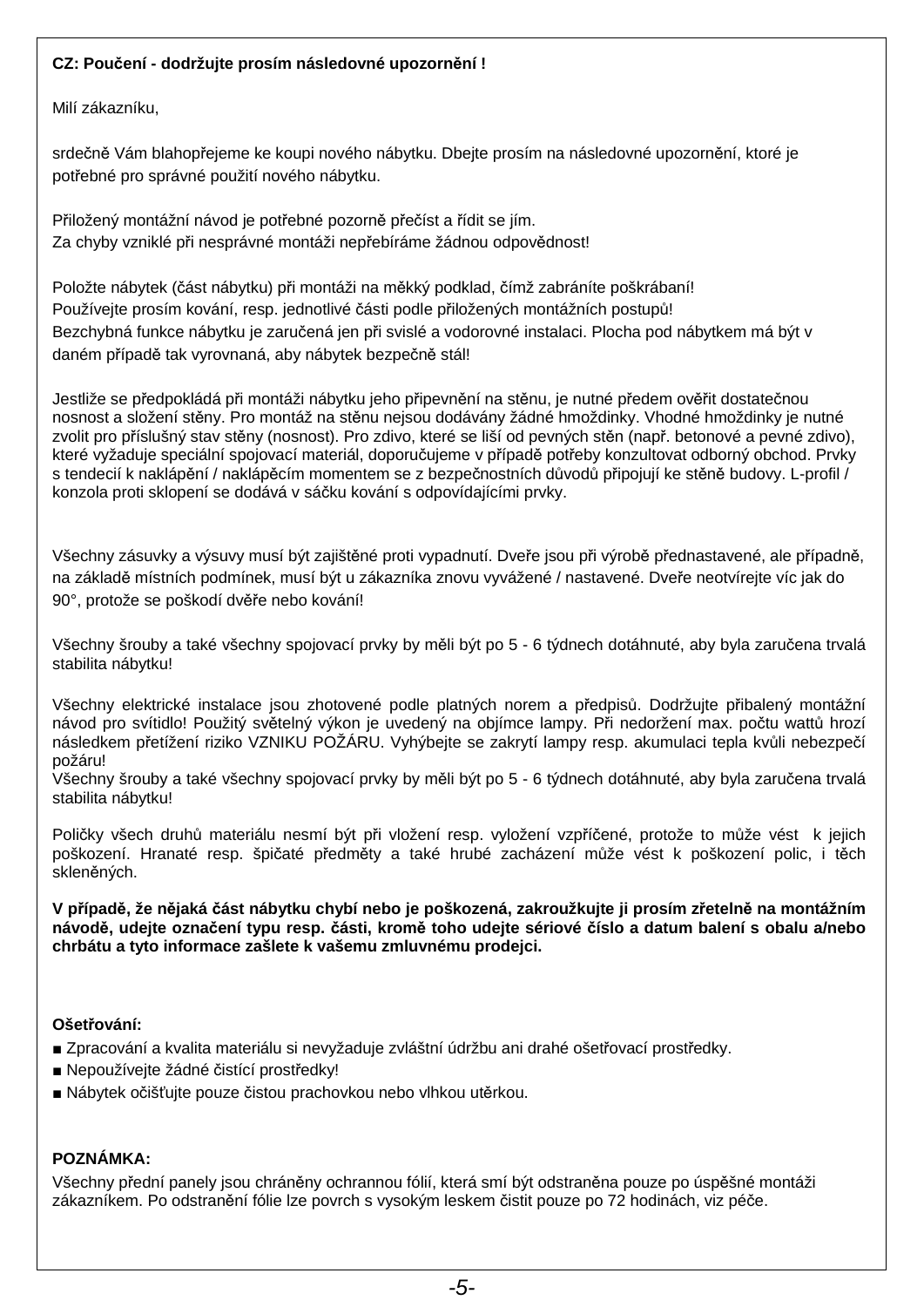



 $-6-$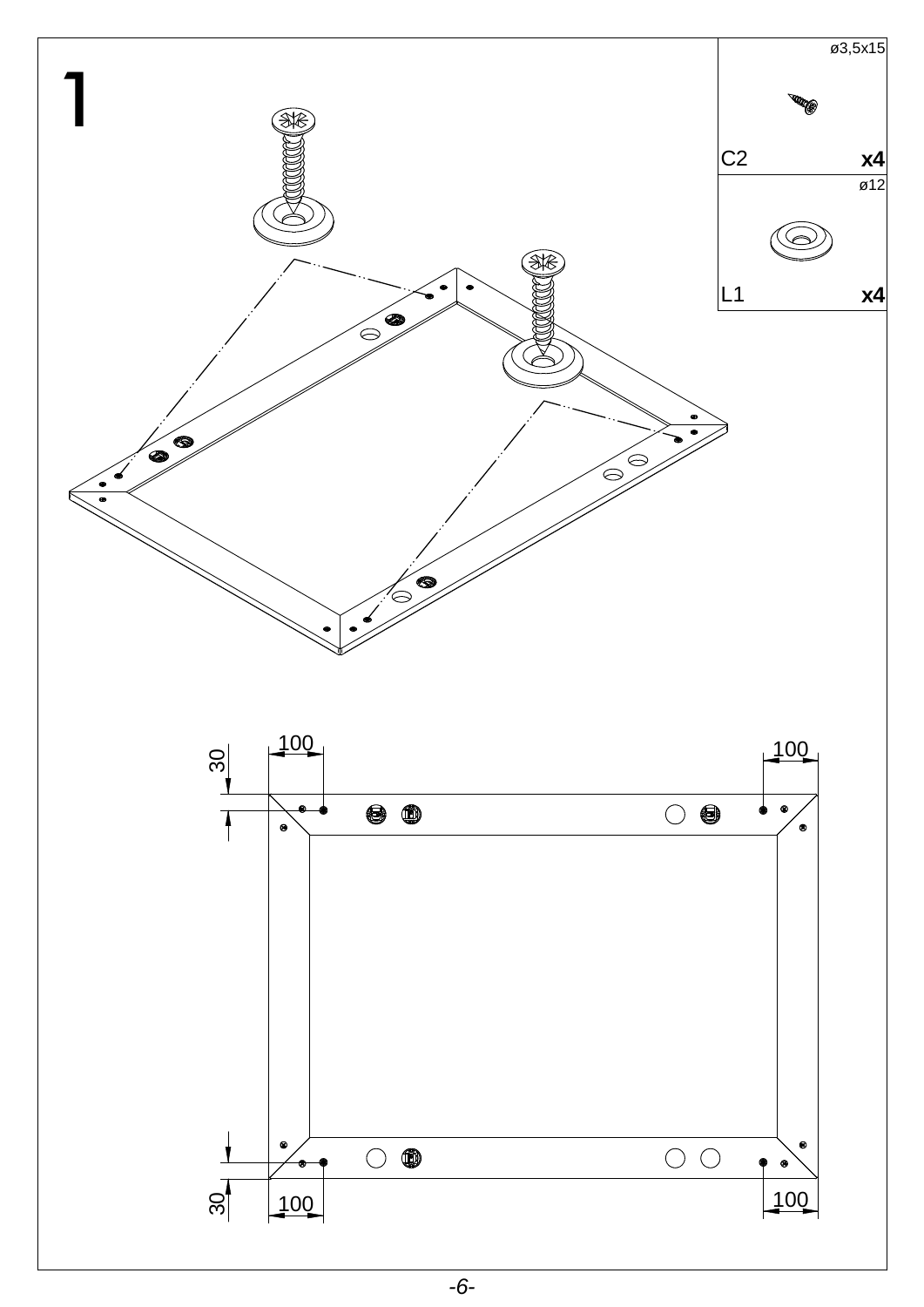



3

\*Befestigungsdübel ist kein Bestandteil der Verpackung. Es ist nötig, einen geeigneten Dübel zu wählen, je nach der Tragfähigkeit und Zusammensetzung der Mauer, an die Schränke gehängt werden.

Falls Sie sich nicht sicher sind, welcher Typ von Dübel Sie brauchen, nehmen Sie Kontakt mit dem nächsten Fachhandel auf.

\*Upevňovacia hmoždinka nie je súčasťou balenia. Je nutné, zvoliť vhodnú hmoždinku vzhľadom na nosnosť a typ steny, na ktorú nábytok vešiate.

Ak nie ste si istý, aký druh hmoždinky potrebujete, kontaktujte najbližšie železiarstvo.